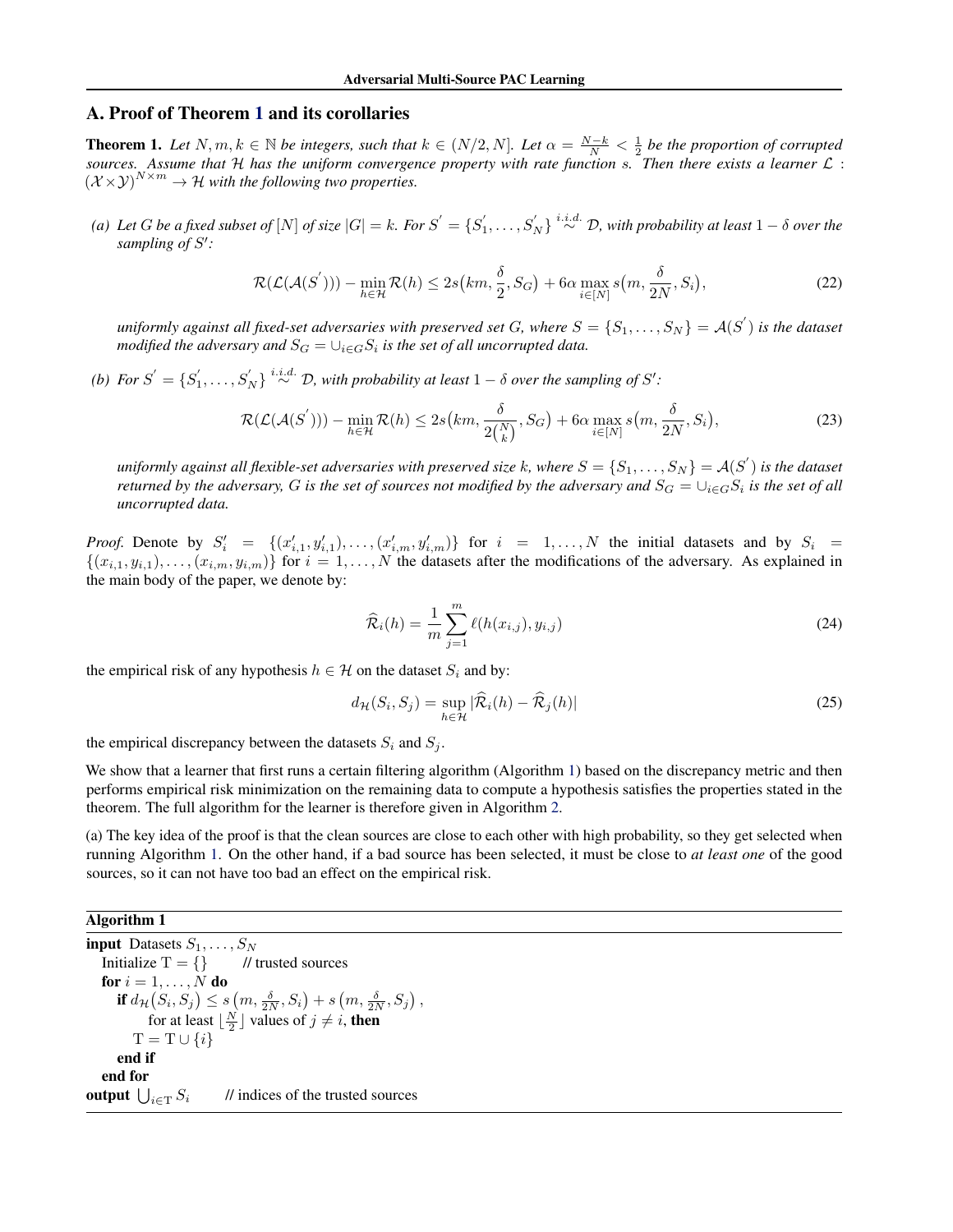## <span id="page-1-0"></span>Algorithm 2

input Datasets  $S_1, \ldots, S_N$ Run Algorithm 1 to compute  $S_T = \bigcup_{i \in T} S_i$ Compute  $h^{\mathcal{A}} = \operatorname{argmin}_{h \in \mathcal{H}} \frac{1}{|S_{\mathrm{T}}|} \sum_{(x,y) \in S_{\mathrm{T}}}$ output  $h^{\mathcal{A}}$ 

//empirical risk minimizer over all trusted sources

For all  $i \in G$ , let  $\mathcal{E}_i$  be the event that:

$$
\sup_{h \in \mathcal{H}} \left| \mathcal{R}(h) - \widehat{\mathcal{R}}_i(h) \right| \le s \left( m, \frac{\delta}{2N}, S_i \right). \tag{26}
$$

Further, let  $\mathcal{E}_G$  be the event that:

$$
\sup_{h \in \mathcal{H}} \left| \mathcal{R}(h) - \widehat{\mathcal{R}}_G(h) \right| \le s \left( km, \frac{\delta}{2}, S_G \right),\tag{27}
$$

where

$$
\widehat{\mathcal{R}}_G(h) = \frac{1}{km} \sum_{i \in G} \sum_{j=1}^m \ell(h(x_{i,j}), y_{i,j}).
$$

Denote by  $\mathcal{E}_{i}^{c}$  and  $\mathcal{E}_{G}^{c}$  the complements of these events. Then we know that  $\mathbb{P}(\mathcal{E}_{G}^{c}) \leq \frac{\delta}{2}$ , and  $\mathbb{P}(\mathcal{E}_{i}^{c}) \leq \frac{\delta}{2N}$  for all  $i \in G$ . Therefore, if  $\mathcal{E} = \mathcal{E}_G \wedge (\wedge_{i \in G} \mathcal{E}_i)$ , we have:

$$
\mathbb{P}\left(\mathcal{E}^c\right) = \mathbb{P}\left(\mathcal{E}_G^c \vee \left(\vee_{i \in G} \mathcal{E}_i^c\right)\right) \le \mathbb{P}\left(\mathcal{E}_G^c\right) + \sum_{i \in G} \mathbb{P}\left(\mathcal{E}_i^c\right) \le \frac{\delta}{2} + k \frac{\delta}{2N} \le \delta. \tag{28}
$$

Hence, the probability of the event  $\mathcal E$  that all of (26) and (27) hold, is at least  $1 - \delta$ . We now show that under the event  $\mathcal E$ , Algorithm 2 returns a hypothesis that satisfies the condition in (a).

Indeed, fix an arbitrary fixed-set adversary A with preserved set G. Whenever  $\mathcal E$  holds, for all  $i, j \in G$  we have:

$$
d_{\mathcal{H}}\left(S_{i}, S_{j}\right) = \sup_{h \in \mathcal{H}}\left(|\widehat{\mathcal{R}}_{i}(h) - \widehat{\mathcal{R}}_{j}(h)|\right) \le \sup_{h \in \mathcal{H}}\left(|\widehat{\mathcal{R}}_{i}(h) - \mathcal{R}(h)|\right) + \sup_{h \in \mathcal{H}}\left(|\mathcal{R}(h) - \widehat{\mathcal{R}}_{j}(h)|\right)
$$
  

$$
\le s\left(m, \frac{\delta}{2N}, S_{i}\right) + s\left(m, \frac{\delta}{2N}, S_{j}\right).
$$
\n(29)

Now since  $k \geq \lfloor \frac{N}{2} \rfloor + 1$ , we get that  $G \subseteq T$ . Moreover, for any  $i \in T \setminus G$ , there exists *at least one*  $j \in G$ , such that  $d_{\mathcal{H}}(S_i, S_j) \leq s(m, \frac{\delta}{2N}, S_i) + s(m, \frac{\delta}{2N}, S_j)$ . For any  $i \in \mathcal{T} \setminus G$ , denote by  $f(i)$  the smallest such j. Therefore, for any  $i \in (\mathcal{T} \setminus G)$ :

$$
|\widehat{\mathcal{R}}_i(h) - \mathcal{R}(h)| \leq |\widehat{\mathcal{R}}_i - \widehat{\mathcal{R}}_{f(i)}(h)| + |\widehat{\mathcal{R}}_{f(i)}(h) - \mathcal{R}(h)| \leq d_{\mathcal{H}}\left(S_i, S_{f(i)}\right) + s\left(m, \frac{\delta}{2N}, S_{f(i)}\right)
$$
(30)

$$
\leq s\left(m, \frac{\delta}{2N}, S_i\right) + 2s\left(m, \frac{\delta}{2N}, S_{f(i)}\right) \tag{31}
$$

Denote by

$$
\widehat{\mathcal{R}}_{\mathrm{T}}(h) = \frac{1}{|\mathrm{T}|} \sum_{i \in \mathrm{T}} \widehat{\mathcal{R}}_i(h) = \frac{1}{|S_{\mathrm{T}}|} \sum_{(x,y) \in S_{\mathrm{T}}} \ell(h(x), y)
$$
\n(32)

the loss over all the trusted data. Then for any  $h \in \mathcal{H}$  we have:

$$
\left| \widehat{\mathcal{R}}_{\mathrm{T}}(h) - \mathcal{R}(h) \right| \leq \frac{1}{|\mathrm{T}|m} \left( \left| \sum_{i \in G} \sum_{l=1}^{m} \left( \ell(h(x_{i,l}), y_{i,l}) - \mathcal{R}(h) \right) \right| + \sum_{i \in (\mathrm{T} \setminus G)} \left| \sum_{l=1}^{m} \left( \ell(h(x_{i,l}), y_{i,l}) - \mathcal{R}(h) \right) \right| \right) \tag{33}
$$

$$
= \frac{k}{|T|} \left| \widehat{\mathcal{R}}_G(h) - \mathcal{R}(h) \right| + \frac{1}{|T|} \sum_{i \in (T \setminus G)} \left| \widehat{\mathcal{R}}_i(h) - \mathcal{R}(h) \right| \tag{34}
$$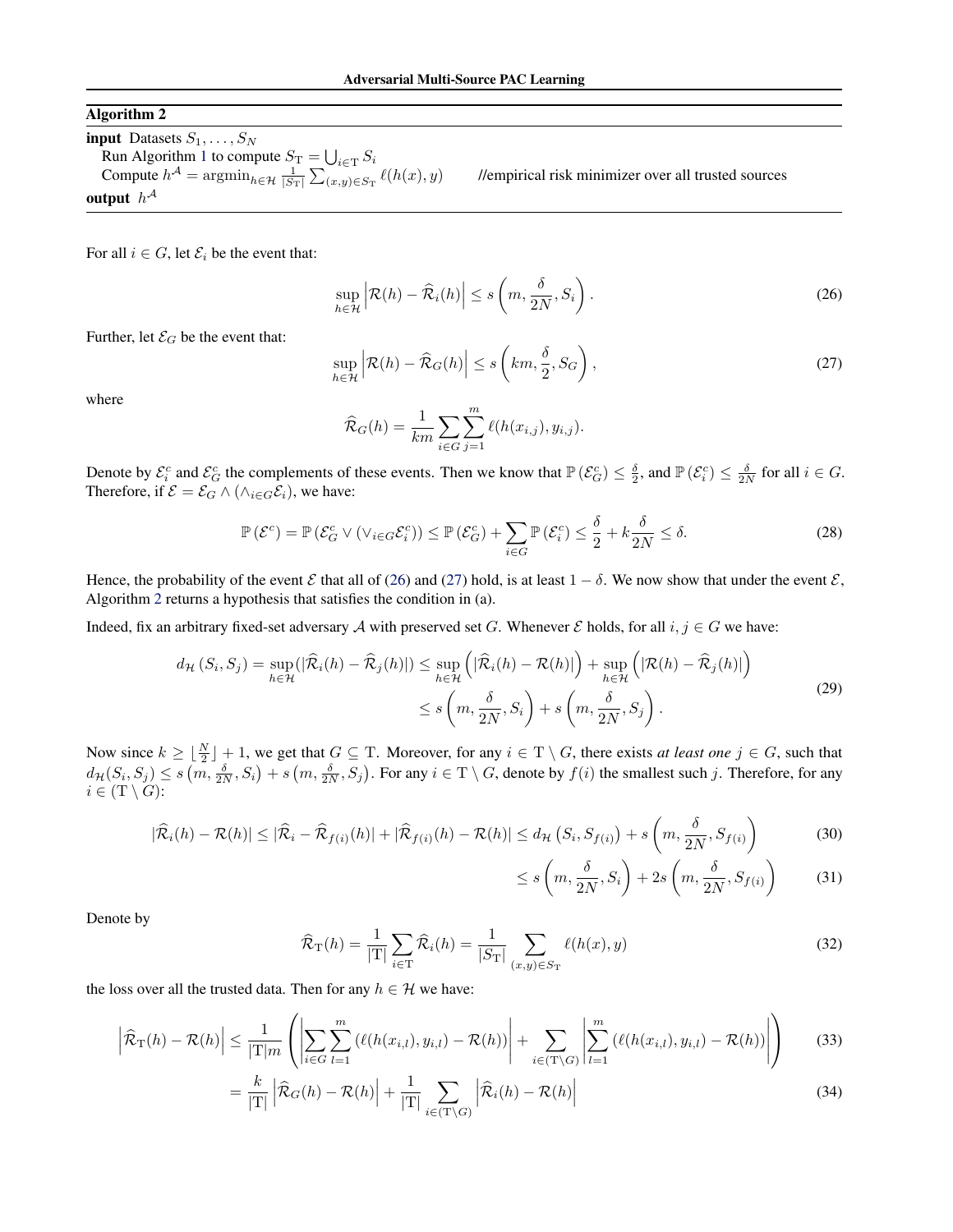$$
\leq \frac{k}{|\mathcal{T}|} s\left(km, \frac{\delta}{2}, S_G\right) + \frac{1}{|\mathcal{T}|} \sum_{i \in (\mathcal{T} \setminus G)} \left|\widehat{\mathcal{R}}_i(h) - \mathcal{R}(h)\right| \tag{35}
$$

$$
\leq \frac{k}{|T|} s\left(km, \frac{\delta}{2}, S_G\right) + \frac{1}{|T|} \sum_{i \in (T \setminus G)} \left(s\left(m, \frac{\delta}{2N}, S_i\right) + 2s\left(m, \frac{\delta}{2N}, S_{f(i)}\right)\right) \tag{36}
$$

$$
\leq \frac{k}{|\mathcal{T}|} s\left(km, \frac{\delta}{2}, S_G\right) + 3 \frac{|\mathcal{T}| - k}{|\mathcal{T}|} \max_{i \in [N]} s\left(m, \frac{\delta}{2N}, S_i\right) \tag{37}
$$

$$
\leq s\left(km,\frac{\delta}{2},S_G\right) + 3\frac{N-k}{N}\max_{i\in[N]}s\left(m,\frac{\delta}{2N},S_i\right) \tag{38}
$$

Finally, let  $h^* = \operatorname{argmin}_{h \in \mathcal{H}} \mathcal{R}(h)$  and  $h^{\mathcal{A}} = \mathcal{L}(\mathcal{A}(S')) = \operatorname{argmin}_{h \in \mathcal{H}} \widehat{\mathcal{R}}_{T}(h)$ . Then:

$$
\mathcal{R}(h^{\mathcal{A}}) - \mathcal{R}(h^*) = \left(\mathcal{R}(h^{\mathcal{A}}) - \widehat{\mathcal{R}}_{\mathrm{T}}(h^{\mathcal{A}})\right) + \left(\widehat{\mathcal{R}}_{\mathrm{T}}(h^{\mathcal{A}}) - \mathcal{R}(h^*)\right) \le \left(\mathcal{R}(h^{\mathcal{A}}) - \widehat{\mathcal{R}}_{\mathrm{T}}(h^{\mathcal{A}})\right) + \left(\widehat{\mathcal{R}}_{\mathrm{T}}(h^*) - \mathcal{R}(h^*)\right)
$$
\n(39)

$$
\leq 2 \sup_{h \in \mathcal{H}} \left| \widehat{\mathcal{R}}_{\mathrm{T}}(h) - \mathcal{R}(h) \right|.
$$
 (40)

Since we showed this result for an arbitrary fixed-set adversary with preserved set  $G$ , the result follows.

(b) The crucial difference in the case of the flexible-set adversary is that the set  $G$  is chosen after the clean data is observed. We thus need concentration results for *all* of the subsets of [N] of size k, as well as all individual sources.

For all  $i \in [N]$ , let  $\mathcal{E}_i$  be the event that:

$$
\sup_{h \in \mathcal{H}} \left| \mathcal{R}(h) - \widehat{\mathcal{R}}'_i(h) \right| \le s \left( m, \frac{\delta}{2N}, S'_i \right),\tag{41}
$$

where

$$
\widehat{\mathcal{R}}'_{i} = \frac{1}{m} \sum_{j=1}^{m} \ell(h(x'_{i,j}), y'_{i,j})
$$
\n(42)

Further, for *any*  $A \subseteq [N]$  of size  $|A| = k$ , let  $\mathcal{E}_A$  be the event that:

$$
\sup_{h \in \mathcal{H}} \left| \mathcal{R}(h) - \widehat{\mathcal{R}}'_{A}(h) \right| \le s \left( km, \frac{\delta}{2 {N \choose k}}, S'_{A} \right),\tag{43}
$$

where  $S'_A = \bigcup_{i \in A} S'_i$  and

$$
\widehat{\mathcal{R}}'_{A}(h) = \frac{1}{km} \sum_{i \in A} \sum_{l=1}^{m} \ell(h(x'_{i,l}), y'_{i,l}).
$$
\n(44)

Then we know that  $\mathbb{P}(\mathcal{E}_{i}^{c}) \leq \frac{\delta}{2N}$  for all  $i \in [N]$  and  $\mathbb{P}(\mathcal{E}_{G}^{c}) \leq \frac{\delta}{2\binom{N}{k}}$  for all  $A \subseteq [N]$  with  $|A| = k$ . Therefore, if  $\mathcal{E} = (\wedge_A \mathcal{E}_A) \wedge (\wedge_{i \in [N]} \mathcal{E}_i)$ , we have:

$$
\mathbb{P}\left(\mathcal{E}^c\right) = \mathbb{P}\left(\left(\vee_A \mathcal{E}_A^c\right) \vee \left(\vee_{i \in [N]} \mathcal{E}_i^c\right)\right) \le \sum_A \mathbb{P}\left(\mathcal{E}_A^c\right) + \sum_{i \in [N]} \mathbb{P}\left(\mathcal{E}_i^c\right) \le \binom{N}{k} \frac{\delta}{2\binom{N}{k}} + N \frac{\delta}{2N} = \delta. \tag{45}
$$

Hence, the probability of the event  $\mathcal E$  that all of (41) and (43) hold, is at least  $1 - \delta$ . In particular, under  $\mathcal E$ :

$$
\sup_{h \in \mathcal{H}} \left| \mathcal{R}(h) - \widehat{\mathcal{R}}_G(h) \right| = \sup_{h \in \mathcal{H}} \left| \mathcal{R}(h) - \widehat{\mathcal{R}}'_G(h) \right| \le s \left( km, \frac{\delta}{2\binom{N}{k}}, S'_G \right) = s \left( km, \frac{\delta}{2\binom{N}{k}}, S_G \right) \tag{46}
$$

and

$$
\sup_{h \in \mathcal{H}} \left| \mathcal{R}(h) - \widehat{\mathcal{R}}_i(h) \right| = \sup_{h \in \mathcal{H}} \left| \mathcal{R}(h) - \widehat{\mathcal{R}}'_i(h) \right| \le s \left( m, \frac{\delta}{2N}, S'_i \right) = s \left( m, \frac{\delta}{2N}, S_i \right),\tag{47}
$$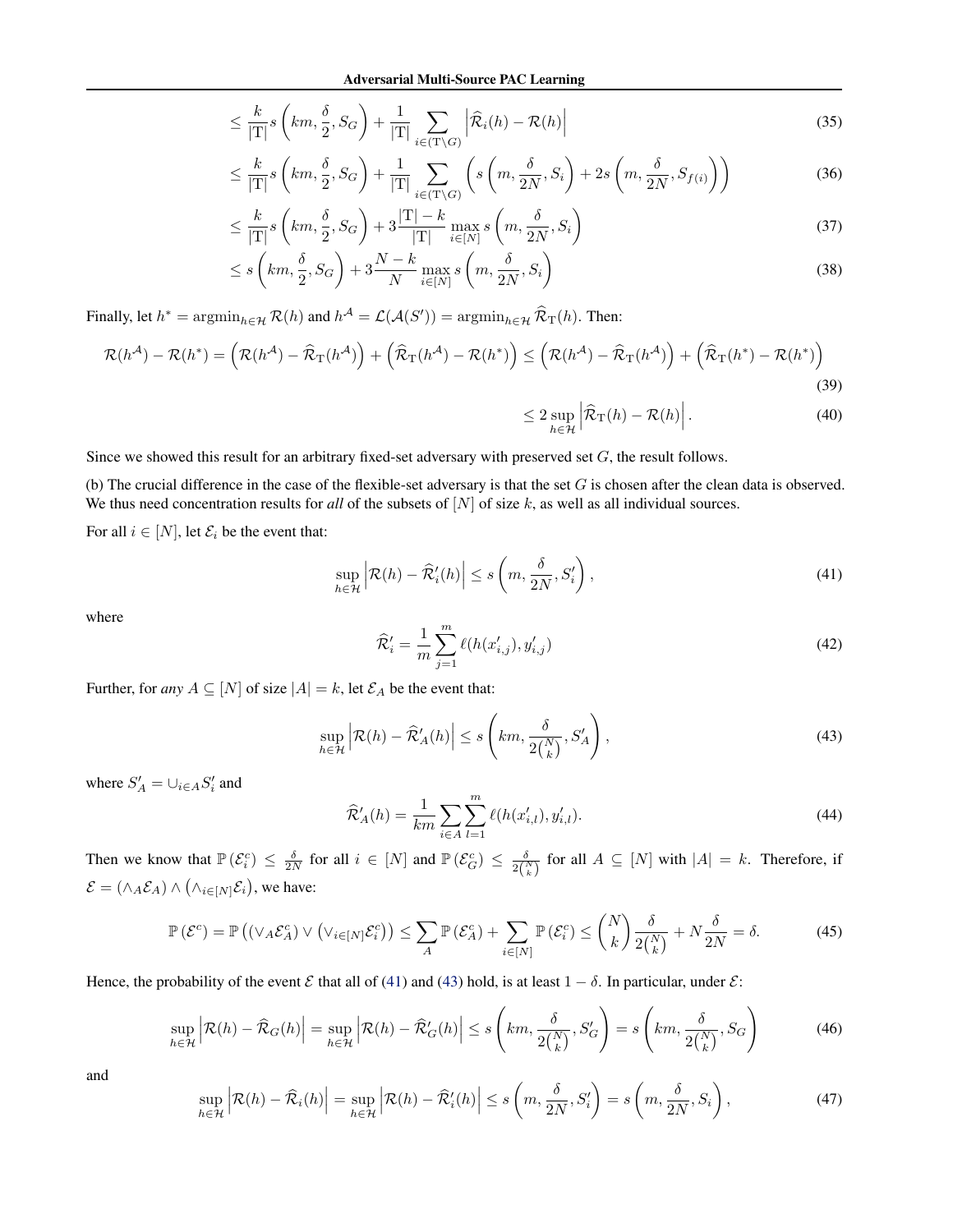for all  $i \in G$ .

Now, for any flexible-set adversary with preserved size  $k$ , the same argument as in (a) shows that:

$$
\mathcal{R}(h^{\mathcal{A}}) - \mathcal{R}(h^*) \le 2s \left( km, \frac{\delta}{2\binom{N}{k}}, S_G \right) + 6 \frac{N-k}{N} \max_{i \in [N]} s \left( m, \frac{\delta}{2N}, S_i \right) \tag{48}
$$

holds under the event  $\mathcal{E}$ .

We now show how to obtain data-dependent guarantees, via the notion of Rademacher complexity. Let

$$
\Re_S(\ell \circ \mathcal{H}) = \mathbb{E}_{\sigma}\left(\sup_{h \in \mathcal{H}} \frac{1}{n} \sum_{i=1}^n \sigma_i \ell(h(x_i), y_i)\right)
$$
(49)

be the Rademacher complexity of H with respect to the loss function  $\ell$  on a sample  $S = \{(x_1, y_1), \ldots, (x_n, y_n)\}\.$  Let  $S_G = \cup_{i \in G} S_i$ ,  $\Re_i = \Re_{S_i} (\ell \circ \mathcal{H})$  and  $\Re_G = \Re_{S_G} (\ell \circ \mathcal{H})$ . Then we have:

Corollary 2. *In the setup of Theorem 1, against a fixed-set adversary, it holds that*

$$
\mathcal{R}(\mathcal{L}(\mathcal{A}(S'))) - \min_{h \in \mathcal{H}} \mathcal{R}(h) \le 4\mathfrak{R}_G + 6\sqrt{\frac{\log(\frac{4}{\delta})}{2km}} + \alpha \Big(18\sqrt{\frac{\log(\frac{4N}{\delta})}{2m}} + 12\max_{i \in [N]}\mathfrak{R}_i\Big).
$$
 (50)

*Proof.* We use the standard generalization bound based on Rademacher complexity. Assume that  $S =$  $\{(x_1, y_1), \ldots, (x_n, y_n)\}\sim \mathcal{D}$ , then with probability at least  $1-\delta$  over the data (Mohri et al., 2018):

$$
\sup_{h \in \mathcal{H}} |\mathbb{E}\left(\ell(h(x), y)\right) - \frac{1}{n} \sum_{i=1}^{n} \ell(h(x_i), y_i)| \le 2\Re_S\left(\ell \circ \mathcal{H}\right) + 3\sqrt{\frac{\log\left(\frac{2}{\delta}\right)}{2n}}.\tag{51}
$$

Substituting into the result of Theorem 1 gives the result.

Corollary 3. *In the setup of Theorem 1, against a flexible-set adversary, it holds that*

$$
\mathcal{R}(\mathcal{L}(\mathcal{A}(S'))) - \min_{h \in \mathcal{H}} \mathcal{R}(h) \le 4\mathfrak{R}_G + 12\alpha \max_{i \in [N]} \mathfrak{R}_i + \widetilde{\mathcal{O}}\left(\frac{\sqrt[4]{\alpha}}{\sqrt{m}}\right).
$$
\n(52)

*Proof.* Using the concentration result from Corollary 2 and  $\binom{N}{k} = \binom{N}{(1-\alpha)N} = \binom{N}{\alpha N} \leq 2^{H(\alpha)N}$ , where  $H(p) =$  $-p \log_2(p) - (1-p) \log_2(1-p)$  is the binary entropy function, we obtain:

$$
\mathcal{R}(\mathcal{L}(\mathcal{A}(S'))) - \min_{h \in \mathcal{H}} \mathcal{R}(h) \le 4\mathfrak{R}_G + 6\sqrt{\frac{\log(\frac{4\binom{N}{k}}{\delta})}{2km}} + \alpha \left(18\sqrt{\frac{\log(\frac{4N}{\delta})}{2m}} + 12\max_{i \in [N]}\mathfrak{R}_i\right) \tag{53}
$$

$$
= 4\Re_G + 6\sqrt{\frac{\log(\binom{N}{k})}{2km} + \frac{\log(\frac{4}{\delta})}{2km}} + \alpha \left(18\sqrt{\frac{\log(\frac{4N}{\delta})}{2m}} + 12 \max_{i \in [N]} \Re_i\right) \tag{54}
$$

$$
\leq 4\Re_G + 6\sqrt{\frac{H(\alpha)N\log(2)}{2(1-\alpha)Nm} + \frac{\log(\frac{4}{\delta})}{2(1-\alpha)Nm}} + \alpha\left(18\sqrt{\frac{\log(\frac{4N}{\delta})}{2m}} + 12\max_{i\in[N]}\Re_i\right) \tag{55}
$$

$$
\leq 4\Re_G + 12\alpha \max_{i \in [N]} \Re_i + \widetilde{\mathcal{O}}\left(\frac{\sqrt[4]{\alpha}}{\sqrt{m}}\right) \tag{56}
$$

where for the last inequality we used  $H(\alpha) \leq 2\sqrt{\alpha(1-\alpha)}$ ,  $1-\alpha \in (\frac{1}{2}, 1]$  and  $\sqrt[4]{\alpha} > \alpha$ .

For the case of binary classifiers, we also provide a simpler bound in terms of the VC dimension of  $H$ .

 $\Box$ 

 $\Box$ 

 $\Box$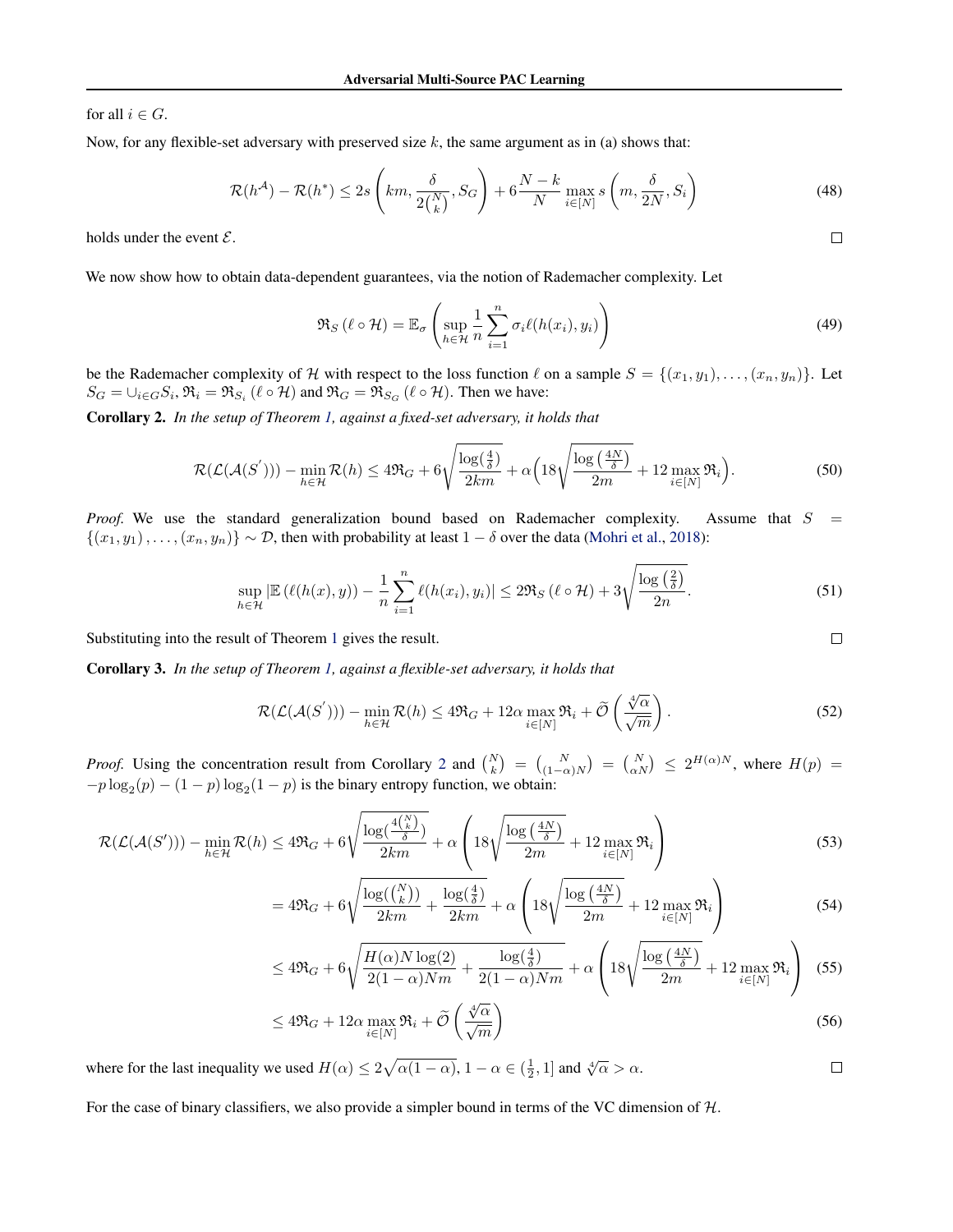**Corollary 4.** Assume that  $Y = \{-1, 1\}$  and that  $H$  has finite VC-dimension d. Then:

*(a) In the case of the fixed-set adversary there exists a universal constant* C*, such that:*

$$
\mathcal{R}(\mathcal{L}(\mathcal{A}(S'))) - \min_{h \in \mathcal{H}} \mathcal{R}(h) \le 2C\sqrt{\frac{d}{km}} + 2\sqrt{\frac{2\log(\frac{4}{\delta})}{km}} + \alpha \left(6C\sqrt{\frac{d}{m}} + 6\sqrt{\frac{2\log(\frac{4N}{\delta})}{m}}\right).
$$
 (57)

*(b) In the case of the flexible-set adversary:*

$$
\mathcal{R}(\mathcal{L}(\mathcal{A}(S'))) - \min_{h \in \mathcal{H}} \mathcal{R}(h) \leq \mathcal{O}\left(\sqrt{\frac{d}{km}} + \frac{\sqrt[4]{\alpha}}{\sqrt{m}} + \alpha\sqrt{\frac{d}{m}} + \alpha\sqrt{\frac{\log(N)}{m}}\right).
$$
\n(58)

*Proof.* (a) Whenever  $H$  is of finite VC-dimension d, there exists a constant C, such that the following generalization bound holds (Bousquet et al., 2004):

$$
\sup_{h \in \mathcal{H}} |\mathbb{E}\left(\ell(h(x), y)\right) - \frac{1}{n} \sum_{i=1}^{n} \ell(h(x_i), y_i)| \le C\sqrt{\frac{d}{n}} + \sqrt{\frac{2\log\left(\frac{2}{\delta}\right)}{n}}\tag{59}
$$

and hence H has the uniform convergence property with rate function  $s = C\sqrt{\frac{d}{n}} + \sqrt{\frac{2\log(\frac{2}{\delta})}{n}}$ . Substituting into the result of Theorem 1 gives the result.

(b) Using the concentration result from (a) and  $\binom{N}{k} = \binom{N}{(1-\alpha)N} = \binom{N}{\alpha N} \le 2^{H(\alpha)N}$ , where  $H(p) = -p \log_2(p) - (1-p) \log_2(p)$  $p) \log_2(1-p)$  is the binary entropy function, we obtain:

$$
\mathcal{R}(\mathcal{L}(\mathcal{A}(S'))) - \min_{h \in \mathcal{H}} \mathcal{R}(h) \le 2C\sqrt{\frac{d}{km}} + 2\sqrt{\frac{2\log(\frac{4\binom{N}{k}}{\delta})}{km}} + \alpha\left(6C\sqrt{\frac{d}{m}} + 6\sqrt{\frac{2\log(\frac{4N}{\delta})}{m}}\right) \tag{60}
$$

$$
=2C\sqrt{\frac{d}{km}}+2\sqrt{\frac{2\log(\binom{N}{k})}{km}+\frac{2\log(\frac{4}{\delta})}{km}}+\alpha\left(6C\sqrt{\frac{d}{m}}+6\sqrt{\frac{2\log(\frac{4N}{\delta})}{m}}\right) \tag{61}
$$

$$
\leq 2C\sqrt{\frac{d}{km}} + 2\sqrt{\frac{2H(\alpha)N\log(2)}{(1-\alpha)Nm} + \frac{2\log(\frac{4}{\delta})}{(1-\alpha)Nm}} + \alpha\left(6C\sqrt{\frac{d}{m}} + 6\sqrt{\frac{2\log(\frac{4N}{\delta})}{m}}\right)
$$
\n(62)

$$
\leq \mathcal{O}\left(\sqrt{\frac{d}{km}} + \frac{\sqrt[4]{\alpha}}{\sqrt{m}} + \alpha\sqrt{\frac{d}{m}} + \alpha\sqrt{\frac{\log(N)}{m}}\right),\tag{63}
$$

 $\Box$ 

where for the last inequality we used  $H(\alpha) \leq 2\sqrt{\alpha(1-\alpha)}$  and  $1-\alpha \in (\frac{1}{2}, 1]$ .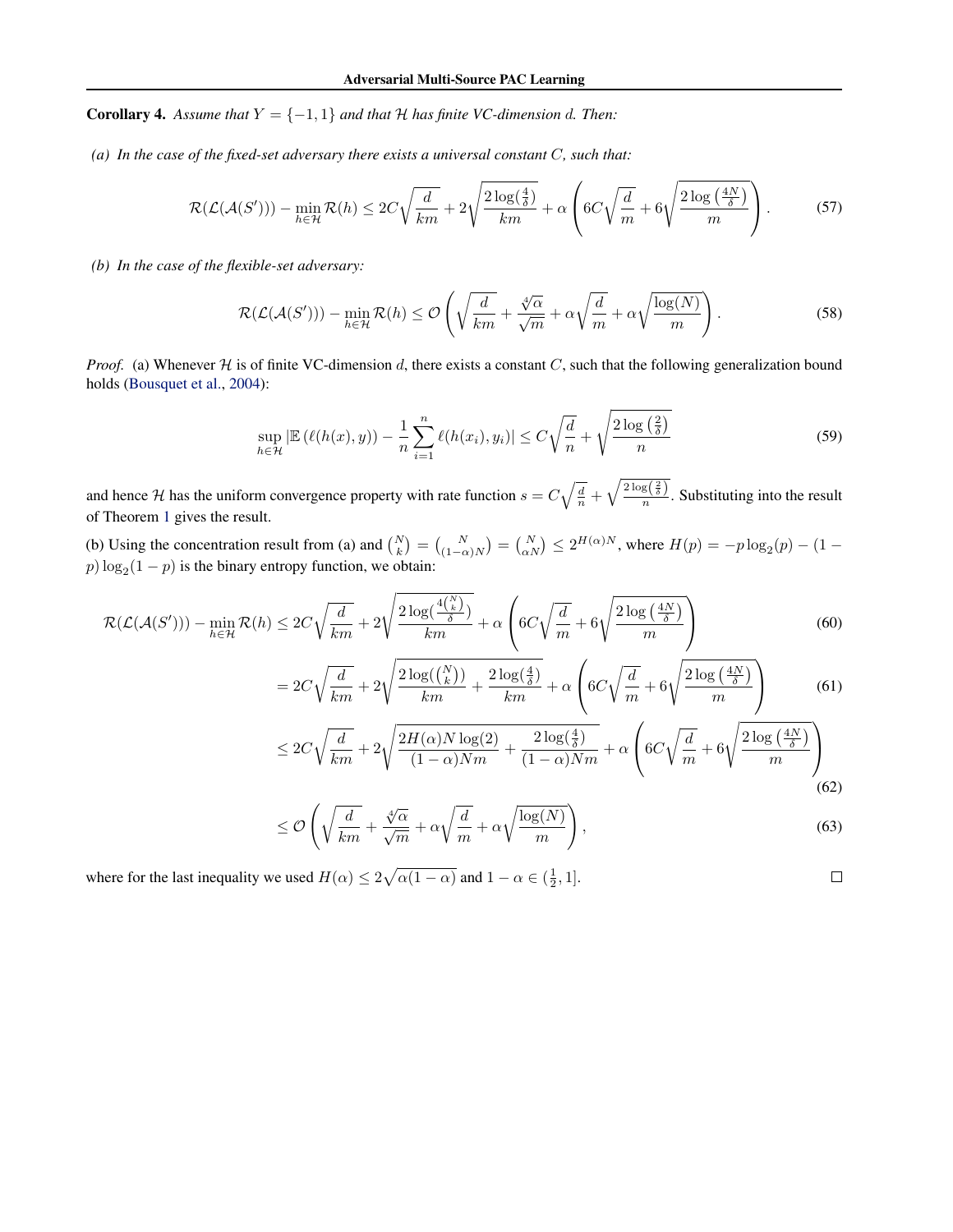# B. Proof of Theorem 2

Theorem 2. *Let* H *be a non-trivial hypothesis space. Let* m *and* N *be any positive integers and let* G *be a fixed subset of*  $[N]$  *of size*  $k \in \{1,\ldots,N-1\}$ . Let  $\mathcal{L}: (\mathcal{X} \times \mathcal{Y})^{N \times m} \to \mathcal{H}$  be a multi-source learner that acts by merging the data from all sources and then calling a single-source learner. Let  $S' \in (\mathcal{X} \times \mathcal{Y})^{N \times m}$  be drawn i.i.d. from D. Then there exists a *distribution*  $D$  *with*  $\min_{h \in \mathcal{H}} \mathcal{R}(h) = 0$  *and a fixed-set adversary*  $A$  *with index set*  $G$ *, such that:* 

$$
\mathbb{P}_{S' \sim \mathcal{D}}\left(\mathcal{R}\left(\mathcal{L}(\mathcal{A}(S'))\right) > \frac{\alpha}{8(1-\alpha)}\right) > \frac{1}{20},\tag{64}
$$

*where*  $\alpha = \frac{N-k}{N}$  *is the power of the adversary.* 

We use a similar proof technique as in the lower bound results in (Bshouty et al., 2002) and in the classic sample complexity lower bound for binary classification, e.g. Theorem 3.20 in (Mohri et al., 2018). An overview is as follows. Consider a distribution on X that has support only at two points - the common point  $x_1$  and the rare point  $x_2$ . Take  $\mathbb{P}(x_2) = \mathcal{O}(\frac{\alpha}{1-\alpha})$ .

Then the expected number of occurrences of the point  $x_2$  in G is  $\mathcal{O}\left(\frac{\alpha}{1-\alpha}(1-\alpha)Nm\right) = \mathcal{O}\left(\alpha Nm\right)$ . Thus, one can show that with constant probability the number of  $x_2$ 's in G is at most  $\alpha\overrightarrow{N}m$  and hence the adversary (that has access to exactly  $\alpha Nm$  points in total) can insert the same number of  $x_2$ 's, but wrongly labelled, into the final dataset. Therefore, based on the union of the corrupted datasets, no algorithm can guess with probability greater than  $1/2$  what the true label of  $x_2$  was.

*Proof.* We prove that there exists a distribution D on X and a labelling function  $f \in \mathcal{H}$ , such that the resulting joint distribution on  $\mathcal{X} \times \mathcal{Y}$ , defined by  $x \sim \mathcal{D}$  and  $y = f(x)$ , satisfies the desired property.

Without loss of generality, let  $G = [1, 2, \ldots, k]$ . Since H is non-trivial, there exist  $h_1, h_2 \in \mathcal{H}$  and  $x_1, x_2 \in \mathcal{X}$ , such that  $h_1(x_1) = h_2(x_1)$ , while  $h_1(x_2) = 1$ , but  $h_2(x_2) = -1$ . Consider the following distribution on X:

$$
\mathbb{P}_{\mathcal{D}}(x_1) = 1 - 4\epsilon \quad \text{and} \quad \mathbb{P}_{\mathcal{D}}(x_2) = 4\epsilon,\tag{65}
$$

where  $\epsilon = \frac{1}{8} \frac{\alpha}{1-\alpha}$ . Assume that the points are labelled by a function  $f \in \mathcal{H}$  (to be chosen later as either  $h_1$  or  $h_2$ ). Denote the initial uncorrupted collection of datasets by  $S' = (S'_1, \ldots, S'_N)$ , with  $S'_i = \{(x'_{i,1}, f(x'_{i,1})), \ldots, (x'_{i,m}, f(x'_{i,m}))\}$  and  $x'_{i,j}$  being i.i.d. samples from  $\mathcal{D}$ .

First we show that with constant probability the point  $x_2$  appears at most  $\alpha Nm$  times in G. Indeed, let C be this number of appearances. Then C is a binomial random variable with probability of success  $4\epsilon$  and number of trials  $(1 - \alpha)Nm$ . Therefore, by the Chernoff bound:

$$
\mathbb{P}_{S'}(C \ge \alpha Nm) = \mathbb{P}_{S'}(C \ge (1+1)4\epsilon(1-\alpha)Nm) \le e^{-\frac{\alpha Nm}{6}} \le e^{-1/6} < \frac{17}{20} \tag{66}
$$

and so:

$$
\mathbb{P}_{S'}(C \le \alpha Nm) > \frac{3}{20}.\tag{67}
$$

Now consider the following policy for the fixed-set adversary  $A^s : S' \to S$ . For any index  $i \in [N]$  the adversary replaces  $S'_i = \{(x'_{i,1}, f(x'_{i,1})), \ldots, (x'_{i,m}, f(x'_{i,m}))\}$  with a dataset  $S_i = \{(x_{i,1}, y_{i,1}), \ldots, (x_{i,m}, y_{i,m})\}$ , such that:

$$
(x_{i,j}, y_{i,j}) = \begin{cases} (x'_{i,j}, f(x'_{i,j})), & \text{if } i \in G = [1, 2, \dots, k] \\ (x_2, -f(x_2)), & \text{if } i \in [k+1, \dots, N] \text{ and } (i-k-1)m + j \le C \\ (x_1, f(x_1)), & \text{otherwise} \end{cases}
$$
(68)

Then the adversary returns  $S = (S_1, \ldots, S_N)$ . That is, the adversary keeps the datasets in G untouched, and fills the datasets in  $[N]\backslash G$  with as many  $x_2$ 's as there are in G, but wrongly labelled.

Crucially, whenever  $C \le \alpha Nm$ , the union of the data in all N sets will look the same no matter if the original labelling function was  $h_1$  or  $h_2$ . In particular,  $\mathcal{L}(\mathcal{A}^s(S'))$  will be identical in both cases.

Finally, we argue that under the event  $C \le \alpha Nm$  and the chosen adversary, the learner would incur high loss and show that this implies the result in (19). Let S be the set of all datasets in  $(\mathcal{X} \times \mathcal{Y})^{N \times m}$ , such that  $C \le \alpha Nm$  holds. We just showed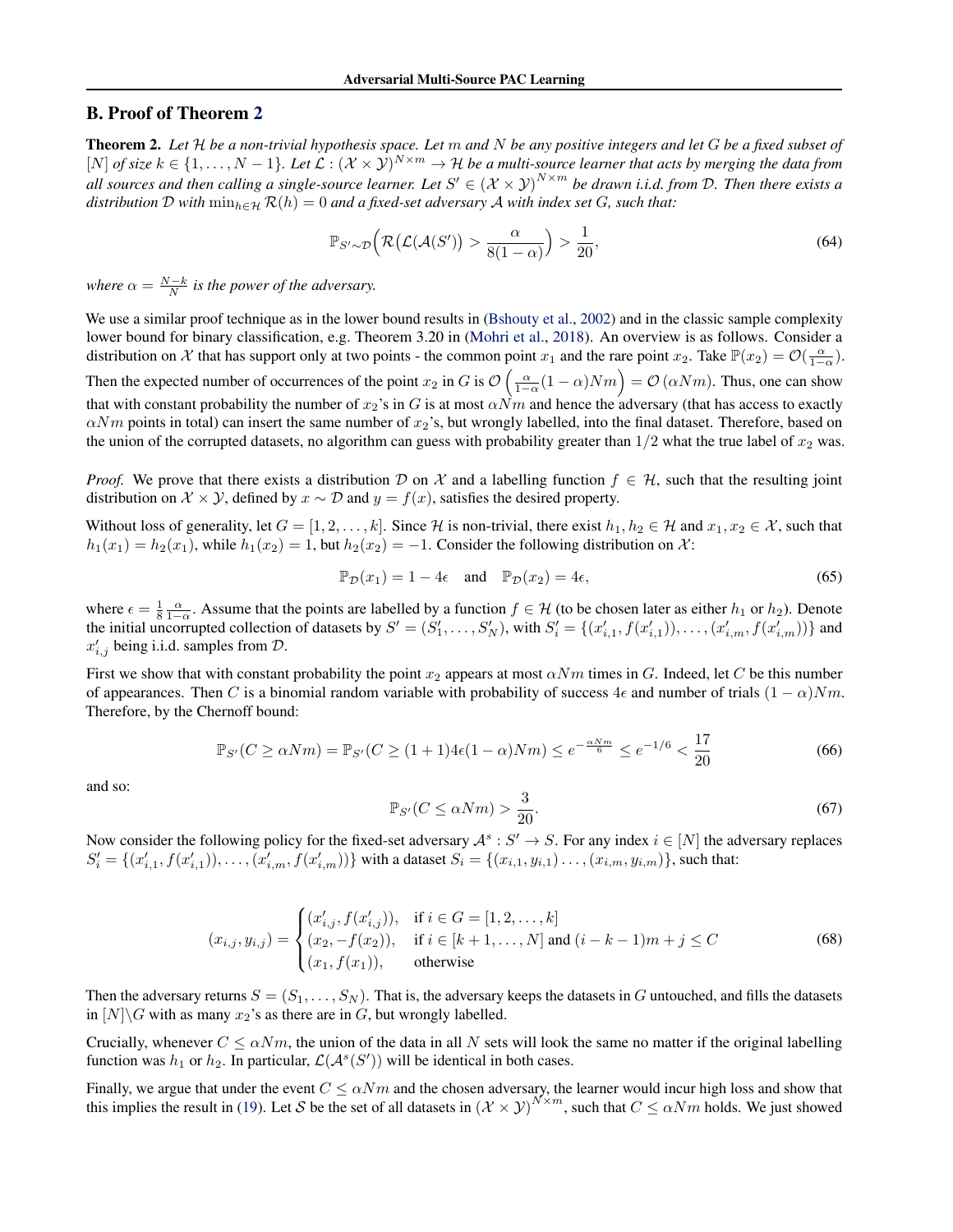that  $\mathbb{P}_{S'}(S' \in S) > \frac{3}{20}$  and that whenever  $S' \in S$ ,  $\mathcal{L}(\mathcal{A}^s(S'))$  is independent of whether the original labelling function was  $h_1$  or  $h_2$ .

Consider a fixed set  $S' \in S$  and let  $S = A^s(S')$  and  $h_S = \mathcal{L}(S)$ . Denote by  $\mathcal{R}(h_S, f) = \mathbb{P}_{\mathcal{D}}(h_S(x) \neq f(x) \cap x \neq x_1)$ and note that  $\mathcal{R}(h_S, f) \leq \mathbb{P}_{\mathcal{D}}(h_S(x) \neq f(x)) = \mathcal{R}(\mathcal{L}(\mathcal{A}^s(S')))$ . Notice that:

$$
\mathcal{R}(h_S, h_1) + \mathcal{R}(h_S, h_2) = \sum_{i=1,2} \mathbb{1}_{h_S(x_i) \neq h_1(x_i)} \mathbb{1}_{x_i \neq x_1} \mathbb{P}(x_i) + \sum_{i=1,2} \mathbb{1}_{h_S(x_i) \neq h_2(x_i)} \mathbb{1}_{x_i \neq x_1} \mathbb{P}(x_i)
$$
(69)

$$
= 1_{h_S(x_2) \neq h_1(x_2)} 4\epsilon + 1_{h_S(x_2) \neq h_2(x_2)} 4\epsilon
$$
\n(70)

$$
=4\epsilon,\tag{71}
$$

where we used that  $h_1(x_2) = 1 = -h_2(x_2)$  and that  $h_S$  is independent of the underlying labelling function.

Since the above holds for any  $S' \in S$ , it also holds in expectation, conditioned on  $S' \in S$ :

$$
\mathbb{E}_{S' \in \mathcal{S}} \left( \mathcal{R}(h_S, h_1) + \mathcal{R}(h_S, h_2) \right) \ge 4\epsilon. \tag{72}
$$

Therefore,  $\mathbb{E}_{S'\in\mathcal{S}}(\mathcal{R}(h_S, h_i)) \geq 2\epsilon$  for at least one of  $i = 1, 2$ . Take f to be  $h_1$ , if  $h_1$  satisfies the inequality, and  $h_2$ otherwise. Conditioning on  $\{\mathcal{R}(h_S, f) \geq \epsilon\}$  and using  $\mathcal{R}(h_S, f) \leq \mathbb{P}_{\mathcal{D}}(x \neq x_1) = 4\epsilon$ .

$$
2\epsilon \leq \mathbb{E}_{S' \in \mathcal{S}}\left(\mathcal{R}(h_S, f)\right) = \mathbb{E}_{S' \in \mathcal{S}}\left(\mathcal{R}(h_S, f)|\mathcal{R}(h_S, f) \geq \epsilon\right)\mathbb{P}_{S' \in \mathcal{S}}\left(\mathcal{R}(h_S, f) \geq \epsilon\right) \tag{73}
$$

$$
+\mathbb{E}_{S'\in\mathcal{S}}\left(\mathcal{R}(h_S,f)|\mathcal{R}(h_S,f)<\epsilon\right)\mathbb{P}_{S'\in\mathcal{S}}\left(\mathcal{R}(h_S,f)<\epsilon\right) \tag{74}
$$

$$
\leq 4\epsilon \mathbb{P}_{S' \in \mathcal{S}}\left(\mathcal{R}(h_S, f) \geq \epsilon\right) + \epsilon \mathbb{P}_{S' \in \mathcal{S}}\left(\mathcal{R}(h_S, f) < \epsilon\right) \tag{75}
$$

$$
= \epsilon + 3\epsilon \mathbb{P}_{S' \in \mathcal{S}}\left(\mathcal{R}(h_S, f) \ge \epsilon\right). \tag{76}
$$

Hence,

$$
\mathbb{P}_{S' \in \mathcal{S}}\left(\mathcal{R}(h_S, f) \ge \epsilon\right) \ge \frac{1}{3\epsilon} \left(2\epsilon - \epsilon\right) = \frac{1}{3} \tag{77}
$$

Finally,

$$
\mathbb{P}_{S'}\left(\mathcal{R}(\mathcal{L}(\mathcal{A}^s(S'))\right) \geq \epsilon) \geq \mathbb{P}_{S'}\left(\mathcal{R}(h_S, f) \geq \epsilon\right) \geq \mathbb{P}_{S' \in \mathcal{S}}\left(\mathcal{R}(h_S, f) \geq \epsilon\right) \mathbb{P}_{S'}\left(S' \in \mathcal{S}\right) > \frac{1}{3}\frac{3}{20} = \frac{1}{20}.\tag{78}
$$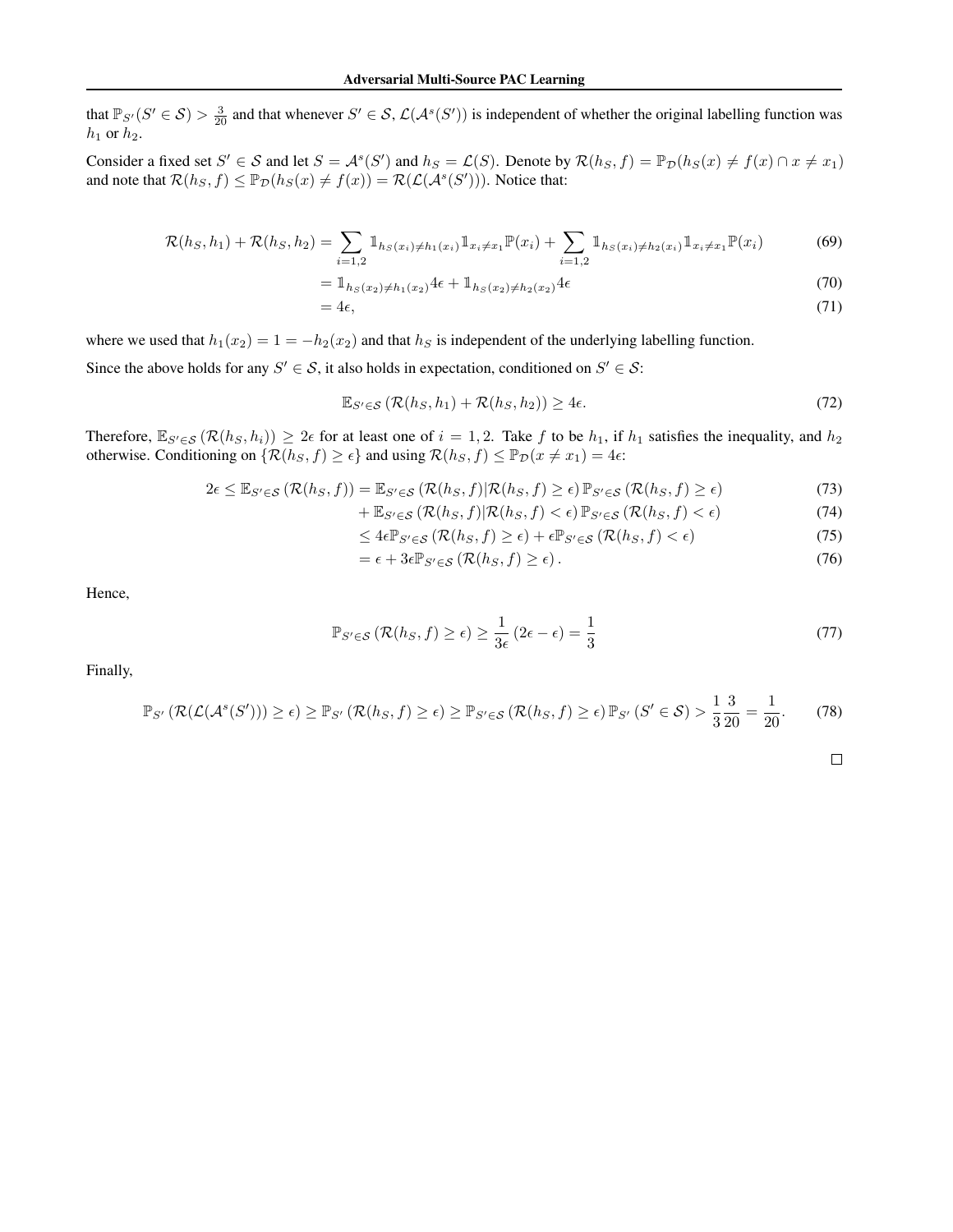# C. Proof of Theorem 3

**Theorem 3.** Let  $H \subset \{h : \mathcal{X} \to \mathcal{Y}\}$  be a hypothesis space, let m and N be any integers and let G be a fixed subset of  $[N]$ of size  $k \in \{1,\ldots,N-1\}$ . Let  $S' \in (\mathcal{X} \times \mathcal{Y})^{N \times m}$  be drawn i.i.d. from D. Then the following statements hold for any *multi-source learner* L*:*

*(a)* Suppose that H is non-trivial. Then there exists a distribution D on X with  $\min_{h \in H} \mathcal{R}(h) = 0$ , and a fixed-set *adversary* A *with index set* G*, such that:*

$$
\mathbb{P}_{S'}\left(\mathcal{R}\big(\mathcal{L}(\mathcal{A}(S')\big)>\frac{\alpha}{8m}\big)>\frac{1}{20}.\tag{79}
$$

*(b)* Suppose that H has VC dimension  $d \geq 2$ . Then there exists a distribution D on  $\mathcal{X} \times \mathcal{Y}$  and a fixed-set adversary A *with index set* G*, such that:*

$$
\mathbb{P}_{S'}\left(\mathcal{R}\big(\mathcal{L}(\mathcal{A}(S')\big) - \min_{h \in \mathcal{H}} \mathcal{R}(h) > \sqrt{\frac{d}{1280Nm}} + \frac{\alpha}{16m}\right) > \frac{1}{64}.\tag{80}
$$

*In both cases,*  $\alpha = \frac{N-k}{N}$  *is the power of the adversary.* 

To prove part (a), we use a similar technique as in the lower bound results in (Bshouty et al., 2002) and in the classic sample complexity lower bound for binary classification, e.g. Theorem 3.20 in (Mohri et al., 2018). An overview is as follows. Consider a distribution on X that has support only at two points - the common point  $x_1$  and the rare point  $x_2$ . Take  $\mathbb{P}(x_2) = \mathcal{O}(\frac{\alpha}{m})$ . Then one can show that with constant probability the number of datasets that contain  $x_2$  is at most  $\alpha N$ . We show that in this case there exists an algorithm for the strong adversary that will return the same unordered collection of datasets, regardless of the true label of  $x_2$ . Thus no learner can guess with probability greater than  $1/2$  what the true label of  $x_2$  was.

Part (b) follows from part (a) and the standard lower bound for agnostic binary classification.

*Proof.* a) As in Theorem 2, we prove that there exists a distribution D on X and a labeling function  $f \in H$ , such that the resulting joint distribution on  $\mathcal{X} \times \mathcal{Y}$ , defined by  $x \sim \mathcal{D}$  and  $y = f(x)$ , satisfies the desired property.

Without loss of generality, let  $G = [1, 2, \ldots, k]$ . Since H is non-trivial  $(d \ge 2)$ , there exist  $h_1, h_2 \in \mathcal{H}$  and  $x_1, x_2 \in \mathcal{X}$ , such that  $h_1(x_1) = h_2(x_1)$ , while  $h_1(x_2) = 1$ , but  $h_2(x_2) = -1$ . Consider the following distribution on X:

$$
\mathbb{P}_{\mathcal{D}}(x_1) = 1 - 4\epsilon \quad \text{and} \quad \mathbb{P}_{\mathcal{D}}(x_2) = 4\epsilon,\tag{81}
$$

where  $\epsilon = \frac{\alpha}{8m}$ . Assume that the points are labelled by a function  $f \in \mathcal{H}$  (to be chosen later as either  $h_1$  or  $h_2$ ). Denote the initial uncorrupted collection of datasets by  $S' = (S'_1, \ldots, S'_N)$ , with  $S'_i = \{(x'_{i,1}, f(x'_{i,1})), \ldots, (x'_{i,m}, f(x'_{i,m}))\}$  and  $x'_{i,j}$ being i.i.d. samples from D.

First we show that with constant probability the point  $x_2$  is contained in no more than  $\alpha N$  sources. Indeed, let  $C_b$  be the number of sources that contain  $x_2$  and let  $C_p$  be the number of points (out of the Nm in total) that are equal to  $x_2$ . Clearly  $C_b \leq C_p$ . Note that  $C_p$  is a binomial random variable with probability of success  $4\epsilon$  and number of trials  $Nm$ . Therefore, by the Chernoff bound:

$$
\mathbb{P}_{S'}(C_p \ge \alpha N) = \mathbb{P}_{S'}(C_p \ge (1+1)4\epsilon Nm) \le e^{-\frac{\alpha N}{6}} \le e^{-1/6} < \frac{17}{20} \tag{82}
$$

and so:

$$
\mathbb{P}_{S'}(C_b \le \alpha N) \ge \mathbb{P}_{S'}(C_p \le \alpha N) > \frac{3}{20}.
$$
\n(83)

Now consider the following policy for the adversary  $\mathcal{A}^s : S' \to S$ . Whenever  $C_b \leq \alpha N$ , let  $M \subset G$  be the list of indexes  $i \in G$ , such that  $S'_i$  contains  $x_2$ . Let  $l = |M|$  and note that  $l \leq C_b \leq \alpha N$ . For any index  $i \in [N]$  the adversary replaces  $S_i' = \{x'_{i,1}, f(x'_{i,1}), \ldots, (x'_{i,m}, f(x'_{i,m}))\}$  with a dataset  $S_i = \{(x_{i,1}, y_{i,1}) \ldots, (x_{i,m}, y_{i,m})\}$ , such that: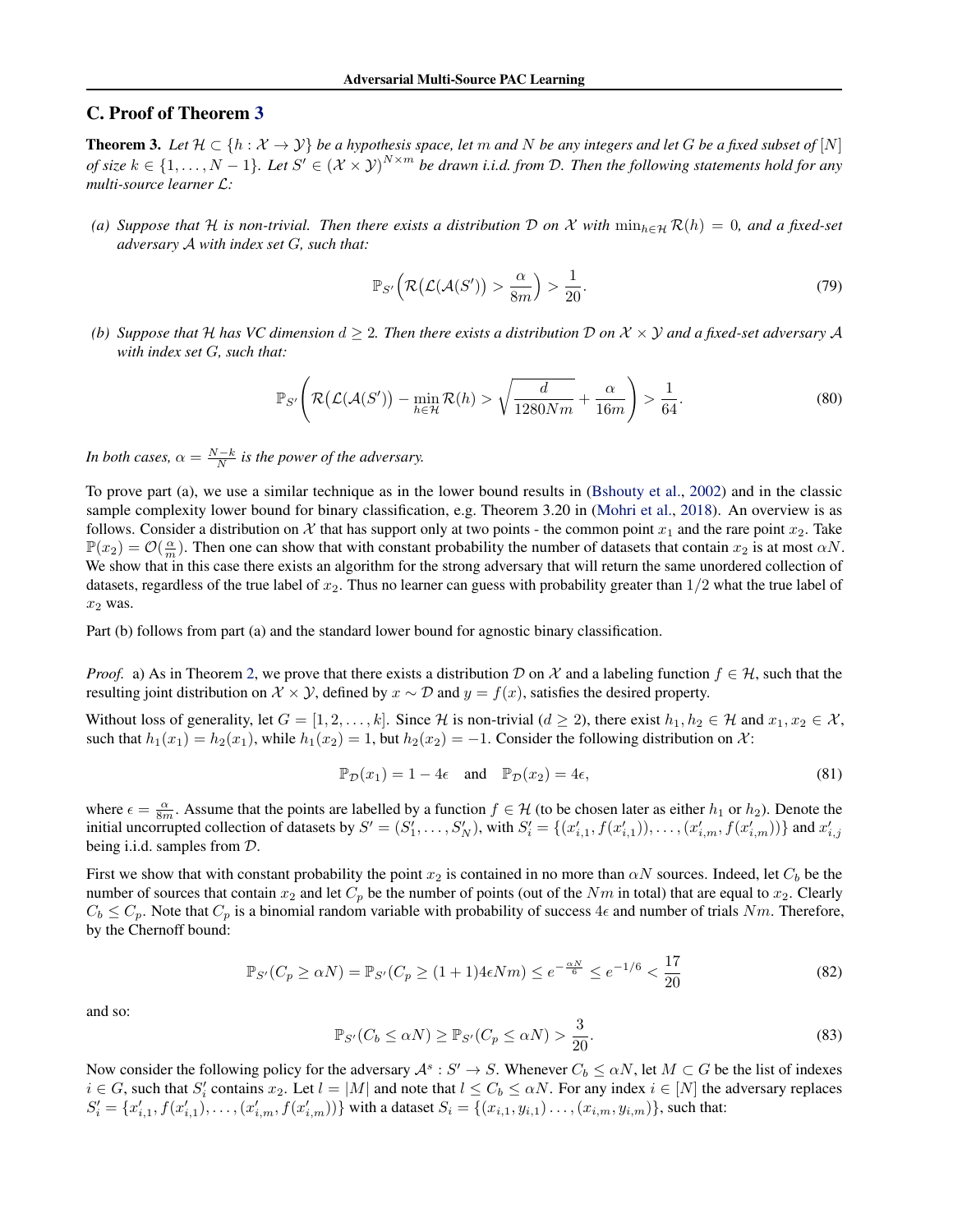$$
(x_{i,j}, y_{i,j}) = \begin{cases} (x'_{i,j}, f(x'_{i,j})), & \text{if } i \in G = [1, 2, \dots, k] \\ (x_1, f(x_1)), & \text{if } i \in [k+1, \dots, k+l] \text{ and } x'_{M[i-k], j} = x_1 \\ (x_2, -f(x_2)), & \text{if } i \in [k+1, \dots, k+l] \text{ and } x'_{M[i-k], j} = x_2 \\ (x_1, f(x_1)), & \text{if } i \in [k+l+1, \dots, N] \end{cases}
$$
(84)

Then the adversary returns  $S = (S_1, \ldots, S_N)$ . That is, the adversary keeps the datasets in G untouched, copies all of the datasets in M into its own data, flipping the labels of the  $x_2$ 's, and, in case there are additional sources at its disposal, it fills them with (correctly labelled)  $x_1$ 's only.

Crucially, the resulting (unordered) collection is the same no matter if the original labelling function was  $h_1$  or  $h_2$ . In particular,  $\mathcal{L}(S)$  will be the same in both cases.

In the case when  $C_b > \alpha N$ , the adversary leaves the data unchanged, i.e.  $S = S'$ .

Finally, we argue that under the event  $C_b \le \alpha N$  and the chosen adversary, the learner would incur high loss and show that this implies the result in (20). Let S be the set of all datasets in  $(\mathcal{X} \times \mathcal{Y})^{N \times m}$ , such that  $C_b \leq \alpha N$  holds. We just showed that  $\mathbb{P}_{S'}(S' \in S) > \frac{3}{20}$  and that whenever  $S' \in S$ ,  $\mathcal{L}(\mathcal{A}^s(S'))$  is independent of whether the original labelling function was  $h_1$  or  $h_2$ .

Now the proof proceeds just as in Theorem 2. Consider a fixed set  $S' \in S$  and let  $S = \mathcal{A}^s(S')$  and  $h_S = \mathcal{L}(S)$ . Denote by  $\mathcal{R}(h_S, f) = \mathbb{P}_{\mathcal{D}}(h_S(x) \neq f(x) \cap x \neq x_1)$  and note that  $\mathcal{R}(h_S, f) \leq \mathbb{P}_{\mathcal{D}}(h_S(x) \neq f(x)) = \mathcal{R}(\mathcal{L}(\mathcal{A}^s(S')))$ . Notice that:

$$
\mathcal{R}(h_S, h_1) + \mathcal{R}(h_S, h_2) = \sum_{i=1,2} \mathbb{1}_{h_S(x_i) \neq h_1(x_i)} \mathbb{1}_{x_i \neq x_1} \mathbb{P}(x_i) + \sum_{i=1,2} \mathbb{1}_{h_S(x_i) \neq h_2(x_i)} \mathbb{1}_{x_i \neq x_1} \mathbb{P}(x_i)
$$
(85)

$$
= 1\mathbb{1}_{h_S(x_2)\neq h_1(x_2)}4\epsilon + 1\mathbb{1}_{h_S(x_2)\neq h_2(x_2)}4\epsilon
$$
\n(86)

$$
=4\epsilon,\tag{87}
$$

where we used that  $h_1(x_2) = 1 = -h_2(x_2)$  and that  $h_S$  is independent of the underlying labelling function.

Since the above holds for any  $S' \in S$ , it also holds in expectation, conditioned on  $S' \in S$ :

$$
\mathbb{E}_{S' \in \mathcal{S}} \left( \mathcal{R}(h_S, h_1) + \mathcal{R}(h_S, h_2) \right) \ge 4\epsilon. \tag{88}
$$

Therefore,  $\mathbb{E}_{S'\in\mathcal{S}}(\mathcal{R}(h_S, h_i)) \geq 2\epsilon$  for at least one of  $i = 1, 2$ . Take f to be  $h_1$ , if  $h_1$  satisfies the inequality, and  $h_2$ otherwise. Conditioning on  $\{\mathcal{R}(h_S, f) \geq \epsilon\}$  and using  $\mathcal{R}(h_S, f) \leq \mathbb{P}_{\mathcal{D}}(x \neq x_1) = 4\epsilon$ :

$$
2\epsilon \leq \mathbb{E}_{S' \in \mathcal{S}}\left(\mathcal{R}(h_S, f)\right) = \mathbb{E}_{S' \in \mathcal{S}}\left(\mathcal{R}(h_S, f)|\mathcal{R}(h_S, f) \geq \epsilon\right)\mathbb{P}_{S' \in \mathcal{S}}\left(\mathcal{R}(h_S, f) \geq \epsilon\right) \tag{89}
$$

+ 
$$
\mathbb{E}_{S' \in \mathcal{S}} \left( \mathcal{R}(h_S, f) | \mathcal{R}(h_S, f) < \epsilon \right) \mathbb{P}_{S' \in \mathcal{S}} \left( \mathcal{R}(h_S, f) < \epsilon \right)
$$
 (90)

$$
\leq 4\epsilon \mathbb{P}_{S' \in \mathcal{S}}\left(\mathcal{R}(h_S, f) \geq \epsilon\right) + \epsilon \mathbb{P}_{S' \in \mathcal{S}}\left(\mathcal{R}(h_S, f) < \epsilon\right) \tag{91}
$$

$$
= \epsilon + 3\epsilon \mathbb{P}_{S' \in \mathcal{S}}\left(\mathcal{R}(h_S, f) \ge \epsilon\right). \tag{92}
$$

Hence,

$$
\mathbb{P}_{S' \in \mathcal{S}}\left(\mathcal{R}(h_S, f) \ge \epsilon\right) \ge \frac{1}{3\epsilon} \left(2\epsilon - \epsilon\right) = \frac{1}{3}
$$
\n<sup>(93)</sup>

Finally,

$$
\mathbb{P}_{S'}\left(\mathcal{R}(\mathcal{L}(\mathcal{A}^s(S'))\right) \geq \epsilon) \geq \mathbb{P}_{S'}\left(\mathcal{R}(h_S, f) \geq \epsilon\right) \tag{94}
$$

$$
\geq \mathbb{P}_{S' \in \mathcal{S}} \left( \mathcal{R}(h_S, f) \geq \epsilon \right) \mathbb{P}_{S'} \left( S' \in \mathcal{S} \right) \tag{95}
$$

$$
> \frac{1}{3} \frac{3}{20} = \frac{1}{20}.\tag{96}
$$